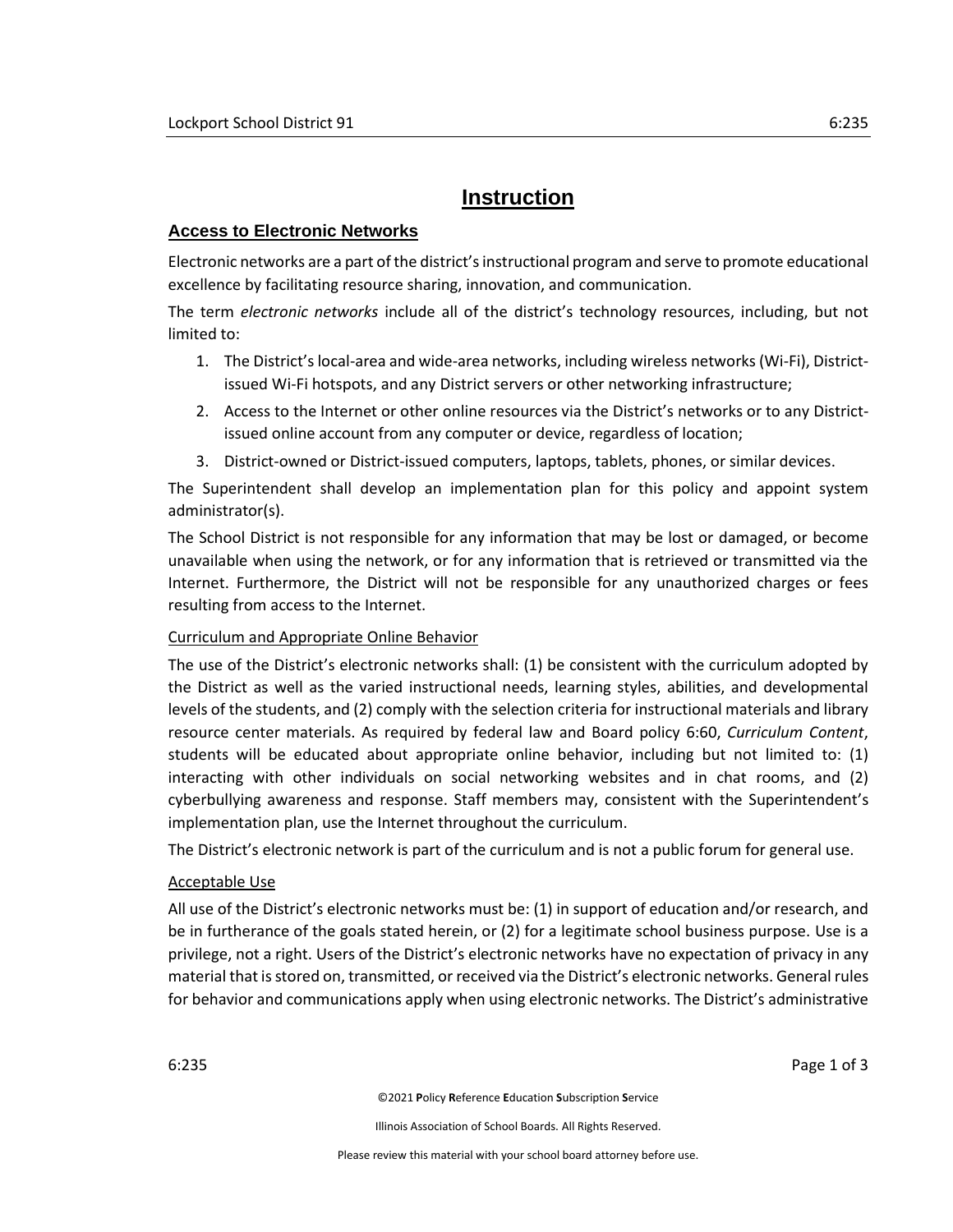procedure, *Acceptable Use of the District's Electronic Networks*, contains the appropriate uses, ethics, and protocol. Electronic communications and downloaded material, including files deleted from a user's account but not erased, may be monitored or read by school officials.

### Internet Safety

Technology protection measures shall be used on each District computer with Internet access. They shall include a filtering device that protects against Internet access by both adults and minors to visual depictions that are: (1) obscene, (2) pornographic, or (3) harmful or inappropriate for students, as defined by federal law and as determined by the Superintendent or designee. The Superintendent or designee shall enforce the use of such filtering devices. An administrator, supervisor, or other authorized person may disable the filtering device for bona fide research or other lawful purpose, provided the person receives prior permission from the Superintendent or system administrator. The Superintendent or designee shall include measures in this policy's implementation plan to address the following:

- 1. Ensure staff supervision of student access to online electronic networks,
- 2. Restrict student access to inappropriate matter as well as restricting access to harmful materials,
- 3. Ensure student and staff privacy, safety, and security when using electronic communications,
- 4. Restrict unauthorized access, including "hacking" and other unlawful activities, and
- 5. Restrict unauthorized disclosure, use, and dissemination of personal identification information, such as, names and addresses.

#### Authorization for Electronic Network Access

Each staff member must sign the *Authorization for Access to the District's Electronic Networks* as a condition for using the District's electronic network. Each student and his or her parent(s)/guardian(s) must sign the *Authorization* before being granted unsupervised use.

#### Confidentiality

All users of the District's computers to accessthe Internet shall maintain the confidentiality of student records. Reasonable measures to protect against unreasonable access shall be taken before confidential student information is loaded onto the network.

#### **Violations**

The failure of any user to follow the terms of the District's administrative procedure, *Acceptable Use of the District's Electronic Networks,* or this policy, will result in the loss of privileges, disciplinary action, and/or appropriate legal action.